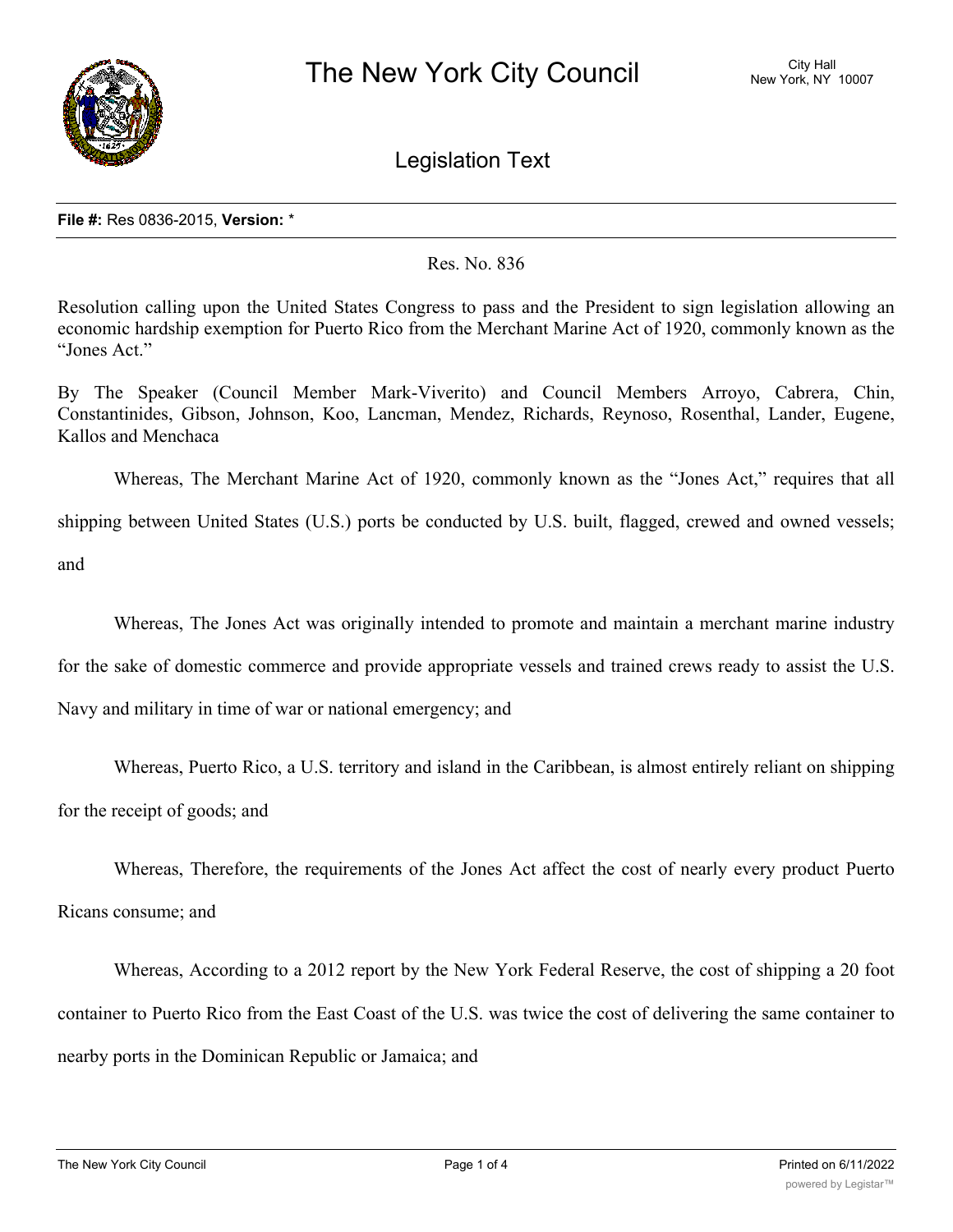## **File #:** Res 0836-2015, **Version:** \*

Whereas, According to a 2013 Government Accountability Office (GAO) report, Puerto Rico's freight shipping needs are primarily met by four carriers with a combined fleet of 17 vessels with an average age of 39 years for containerships and 31 years for barges; and

Whereas, According to the U.S. Energy Information Administration, per capita, Puerto Rican energy usage is two-fifths less than that of mainland Americans, yet their cost of electricity, approximately 27 cents per kilo-watt hour, is twice the average cost on the mainland; and

Whereas, A principal reason for high energy costs is Puerto Rico's reliance on expensive petroleum to generate electricity, due in part, to a limited universe of Jones Act qualified carriers for its bulk cargo needs; and

Whereas, A 2013 GAO report identified three Jones Act carriers with a total of six vessels, available on a limited basis, that serve Puerto Rico's bulk cargo needs, such as petroleum and grain; and

Whereas, Limited availability of Jones Act qualified bulk cargo carriers has obliged Puerto Rico to import oil and gas from foreign sources; and

Whereas, The Puerto Rico Electric Power Authority had planned to expand its use of liquefied natural gas (LNG), but expressed concerns, cited in the GAO report, regarding the availability of Jones Act qualified vessels capable of shipping cheaper LNG from the U.S.; and

Whereas, Puerto Rico's economy is currently in great financial distress as the island's residents are experiencing an unemployment rate of 12.6%, which is more than twice the national average, and a poverty rate nearly double that of Mississippi, the poorest state in the Union; and

Whereas, According to a recent Puerto Rican government commissioned report by International Monetary Fund economist, Anne Krueger, the Puerto Rican economy has seen virtually no growth since 1996;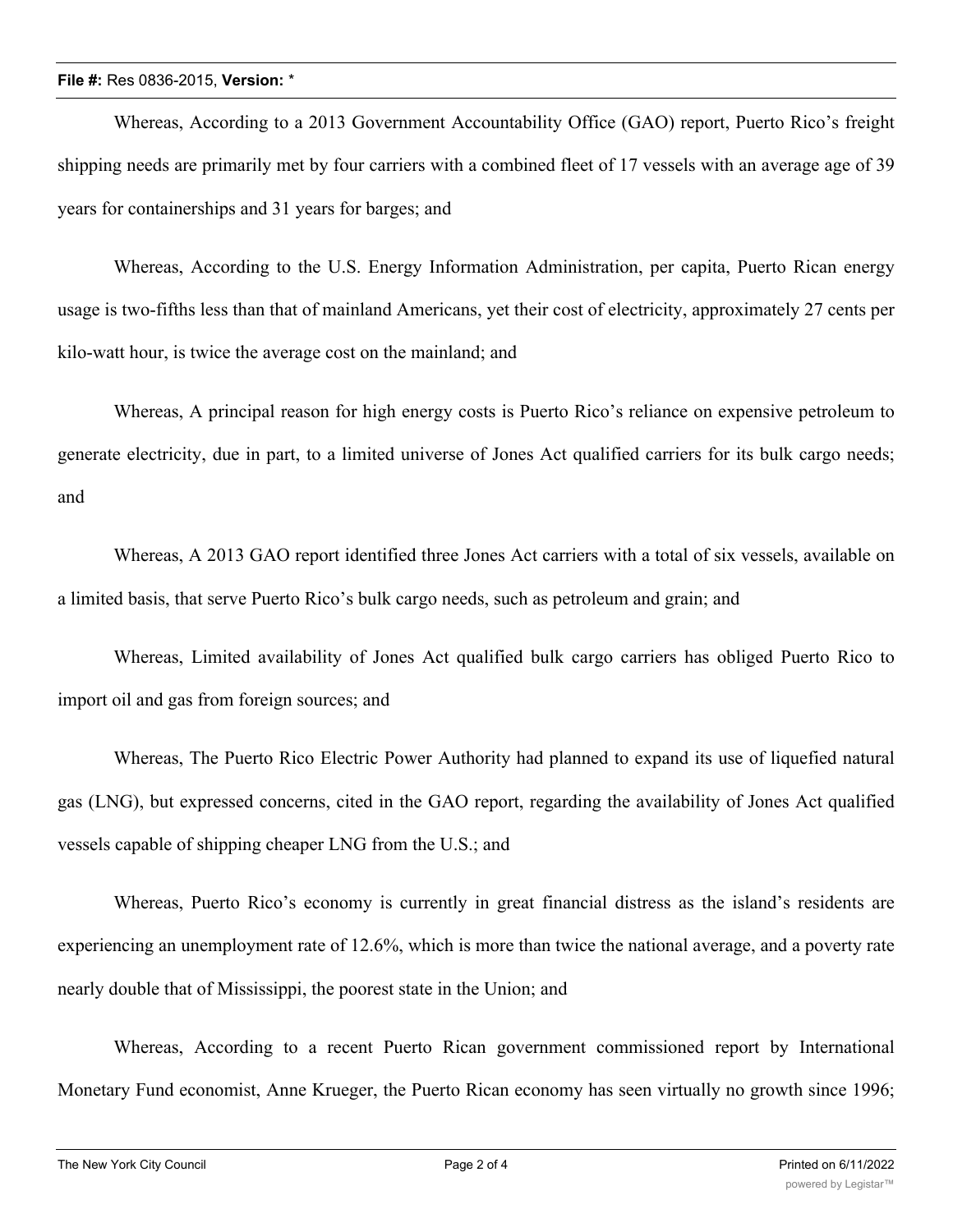and

Whereas, In this climate of falling revenues and rising costs, Puerto Rico's government has accrued a debt in excess of \$73 billion dollars that it simply cannot pay; and

Whereas, There is wide consensus that costs associated with the Jones Act are a drag on the Puerto Rican economy and hinder Puerto Rico's ability to grow its way out of this crisis; and

Whereas, The aged fleet of freight vessels serving Puerto Rico neither promote the shipbuilding industry, nor provide up to date vessels for maritime emergency needs, as was the original Jones Act intent; and

Whereas, Exemption from the Jones Act is not without precedent for United States territories as the U.S. Virgin Islands are exempt from the Jones Act; and

Whereas, Failure to address this obstacle to the growth of Puerto Rico's economy in the face of its economic collapse, would constitute a dereliction of the federal constitutional obligation to promote the general welfare of its citizens-3.6 million of whom inhabit the island of Puerto Rico-and represents a concern for all Americans; and

Whereas, Conditions in Puerto Rico are especially distressing for the approximately 800,000 New Yorkers of Puerto Rican descent with cultural and familial ties to the island; now therefore, be it

Resolved, That the Council of the city of New York calls upon the United States Congress to pass and the President to sign legislation allowing an economic hardship exemption for Puerto Rico from the Merchant Marine Act of 1920, commonly known as the "Jones Act."

LS 5752

7/6/2015

2:35pm